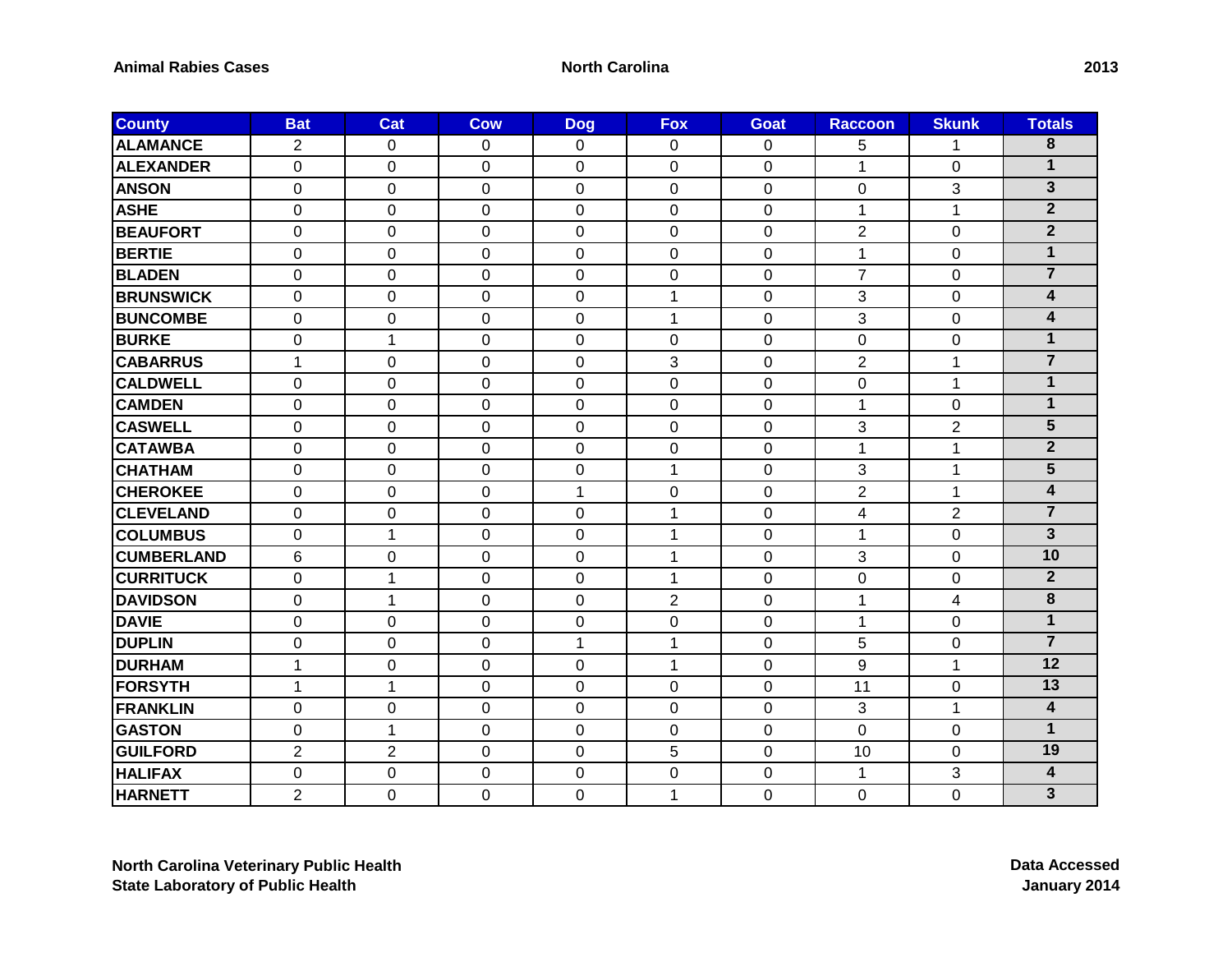| <b>County</b>       | <b>Bat</b>     | Cat            | <b>Cow</b>       | <b>Dog</b>     | <b>Fox</b>     | <b>Goat</b>    | <b>Raccoon</b> | <b>Skunk</b>   | <b>Totals</b>           |
|---------------------|----------------|----------------|------------------|----------------|----------------|----------------|----------------|----------------|-------------------------|
| <b>HENDERSON</b>    | $\Omega$       | 0              | $\Omega$         | 0              | 1              | $\Omega$       | 0              | 0              | 1                       |
| <b>HOKE</b>         | $\Omega$       | $\Omega$       | $\Omega$         | $\Omega$       | $\Omega$       | $\Omega$       | $\overline{2}$ | $\Omega$       | $\mathbf{2}$            |
| <b>IREDELL</b>      | $\mathbf 0$    | 0              | $\overline{2}$   | $\mathbf 0$    | $\mathbf 0$    | $\mathbf 0$    | 3              | $\overline{2}$ | $\overline{7}$          |
| <b>JOHNSTON</b>     | 0              | 0              | $\mathbf 0$      | 0              | $\mathbf 0$    | 0              | $\overline{2}$ | 0              | $\overline{2}$          |
| LENOIR              | $\overline{0}$ | 0              | $\mathbf 0$      | $\mathbf 0$    | $\mathbf 0$    | $\mathbf 0$    | 1              | $\mathbf 0$    | $\mathbf{1}$            |
| <b>LINCOLN</b>      | $\mathbf 0$    | 0              | $\mathbf 0$      | 0              | $\mathbf{1}$   | $\mathbf 0$    | 3              | 0              | $\overline{\mathbf{4}}$ |
| <b>MECKLENBURG</b>  | $\mathbf{1}$   | 2              | $\Omega$         | $\Omega$       | $\overline{2}$ | $\Omega$       | 15             | 0              | 20                      |
| <b>MONTGOMERY</b>   | $\mathbf 0$    | 0              | 0                | 0              | 1              | $\mathbf 0$    | $\overline{2}$ | 0              | $\overline{\mathbf{3}}$ |
| <b>MOORE</b>        | 1              | 1              | $\mathbf 0$      | 0              | $\sqrt{2}$     | 0              | 0              | $\mathbf{1}$   | 5                       |
| <b>NASH</b>         | 0              | 0              | $\mathbf 0$      | 1              | 1              | $\mathbf 0$    | 1              | $\mathbf{1}$   | $\overline{\mathbf{4}}$ |
| <b>NEW HANOVER</b>  | 1              | $\mathbf{1}$   | $\mathbf 0$      | $\mathbf 0$    | 1              | $\mathbf 0$    | 6              | 0              | 9                       |
| <b>NORTHAMPTON</b>  | $\Omega$       | 0              | 0                | $\Omega$       | 1              | $\Omega$       | $\Omega$       | $\Omega$       | 1                       |
| <b>ONSLOW</b>       | 0              | 0              | 0                | 0              | 1              | $\mathbf 0$    | $\Omega$       | 0              | $\mathbf{1}$            |
| <b>ORANGE</b>       | $\overline{2}$ | $\Omega$       | $\Omega$         | $\Omega$       | $\overline{2}$ | $\overline{2}$ | 5              | $\overline{2}$ | 13                      |
| <b>PASQUOTANK</b>   | $\mathbf{0}$   | 0              | 0                | 0              | $\mathbf 0$    | $\mathbf 0$    | 1              | $\mathbf 0$    | $\mathbf 1$             |
| <b>PENDER</b>       | $\mathbf 0$    | 0              | $\mathbf 0$      | $\mathbf 0$    | $\mathbf{1}$   | $\mathbf 0$    | 4              | 0              | 5                       |
| <b>PERSON</b>       | $\Omega$       | $\Omega$       | 0                | $\Omega$       | $\Omega$       | $\Omega$       | 3              | 1              | 4                       |
| PITT                | $\mathbf 0$    | 0              | 0                | 0              | 0              | $\Omega$       | 1              | 0              | 1                       |
| <b>RANDOLPH</b>     | $\mathbf 0$    | $\mathbf{1}$   | $\mathbf 0$      | $\Omega$       | 5              | $\mathbf 0$    | 5              | 0              | 11                      |
| <b>RICHMOND</b>     | 0              | 0              | $\pmb{0}$        | $\mathbf 0$    | 0              | $\mathbf 0$    | 1              | 0              | $\mathbf{1}$            |
| <b>ROBESON</b>      | 0              | $\overline{2}$ | $\boldsymbol{0}$ | 0              | 3              | 0              | 12             | 0              | 17                      |
| ROCKINGHAM          | $\mathbf{1}$   | $\overline{0}$ | $\overline{0}$   | $\overline{0}$ | $\overline{2}$ | $\overline{0}$ | 3              | 5              | 11                      |
| <b>ROWAN</b>        | 0              | 0              | $\pmb{0}$        | 0              | 3              | $\mathbf 0$    | 6              | $\overline{2}$ | 11                      |
| <b>RUTHERFORD</b>   | $\Omega$       | 1              | 0                | 0              | $\Omega$       | $\Omega$       | $\overline{2}$ | 1              | 4                       |
| <b>SAMPSON</b>      | $\overline{0}$ | 0              | 0                | $\Omega$       | $\overline{2}$ | $\overline{0}$ | 3              | 0              | 5                       |
| <b>SCOTLAND</b>     | 0              | 0              | $\mathbf 0$      | 0              | 1              | $\pmb{0}$      | $\mathbf 0$    | $\mathbf 0$    | $\mathbf{1}$            |
| <b>STANLY</b>       | $\mathbf 0$    | 0              | $\mathbf{1}$     | 1              | 1              | $\Omega$       | 1              | 3              | $\overline{7}$          |
| <b>STOKES</b>       | 1              | $\mathbf{1}$   | 0                | 0              | 0              | $\Omega$       | 3              | 1              | $6\phantom{1}$          |
| <b>SURRY</b>        | $\Omega$       | 0              | 0                | 1              | 1              | 0              | 3              | 3              | 8                       |
| <b>TRANSYLVANIA</b> | $\mathbf{1}$   | $\Omega$       | 0                | $\Omega$       | 0              | 0              | $\Omega$       | 0              | 1                       |
| <b>UNION</b>        | 0              | 0              | $\mathbf 0$      | $\mathbf 0$    | 1              | $\mathbf 0$    | 5              | $\overline{2}$ | 8                       |